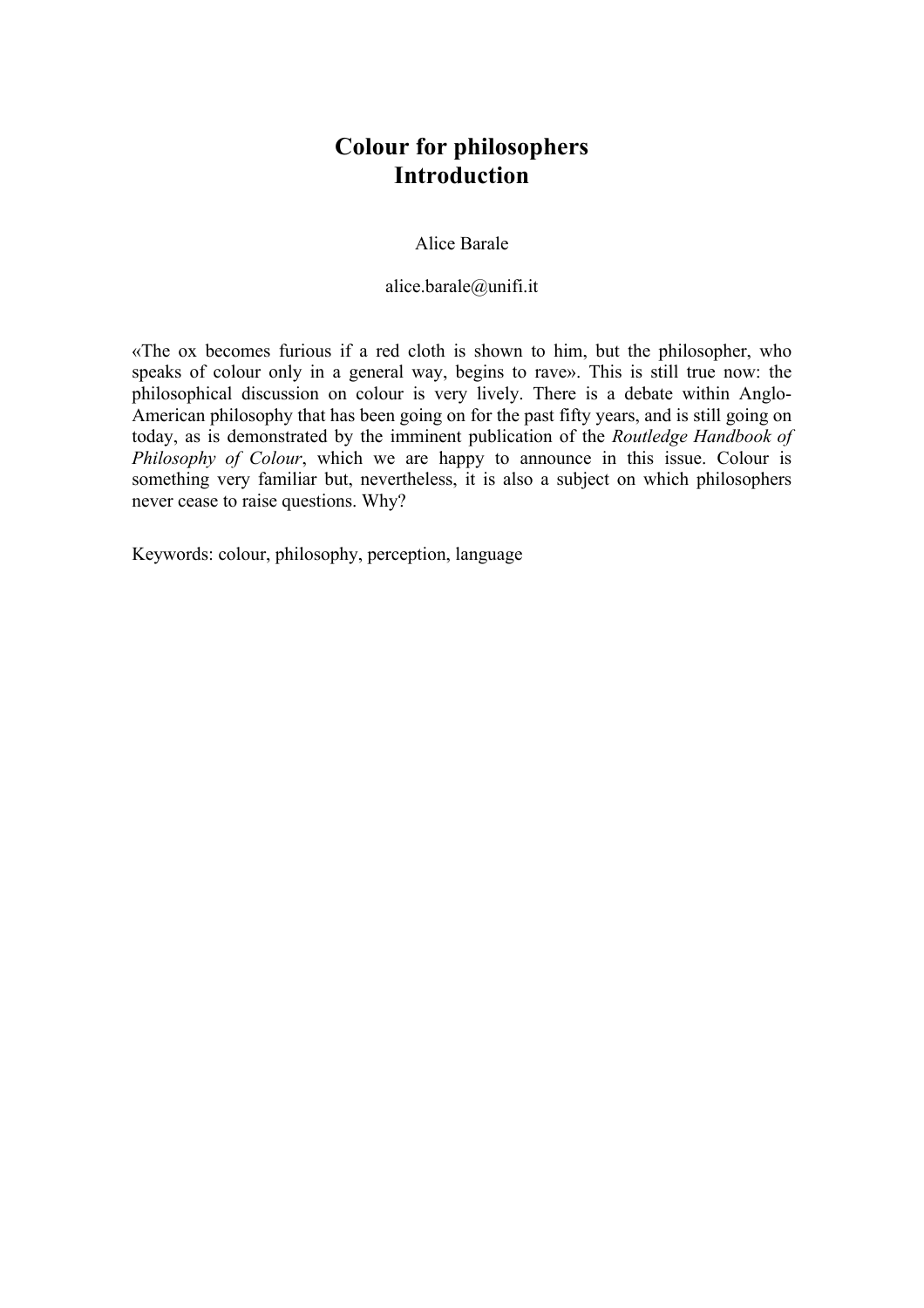## **Colour for philosophers Introduction**

Alice Barale

alice.barale@unifi.it

Purple haze all in my eyes Don't know if it's day or night You got me blowin', blowin' my mind Is it tomorrow, or just the end of time? (Jimi Hendrix)

«The ox becomes furious if a red cloth is shown to him, but the philosopher, who speaks of colour only in a general way, begins to rave»<sup>1</sup>. This is still true now: the philosophical discussion on colour is very lively. There is a debate within Anglo-American philosophy that has been going on for the past fifty years, and is still going on today, as is demonstrated by the imminent publication of the *Routledge Handbook of Philosophy of Colour*, which we are happy to announce in this issue<sup>2</sup>. Not by chance, the title of the first presented paper, written by Derek Brown – co-editor with Fiona Macpherson of the *Handbook* – is "The steady pace of the philosophy of colour". Colour is something very familiar but, nevertheless, it is also a subject on which philosophers never cease to raise questions. Why?

If we go back to Goethe, we find that one of the most striking aspects of colour is that it is at the same time something very unstable – colours appear, transform and disappear very quickly – and something that nevertheless follows some very precise rules<sup>3</sup>. This polarity between instability/surprise and rules also reappears in the most

 <sup>1</sup> J. W. Goethe, *Zur Farbenlehre*, Engl. trans. *Theory of Colours*, trans. by C. L. Eastlake, Murray, London 1840, p. V.

<sup>2</sup> D. Brown, F. McPherson (eds.), *The Routledge Handbook of Philosophy of Colour*, Routledge, London 2020. A review of the text is available in this issue.

<sup>3</sup> See ivi, § 688-713.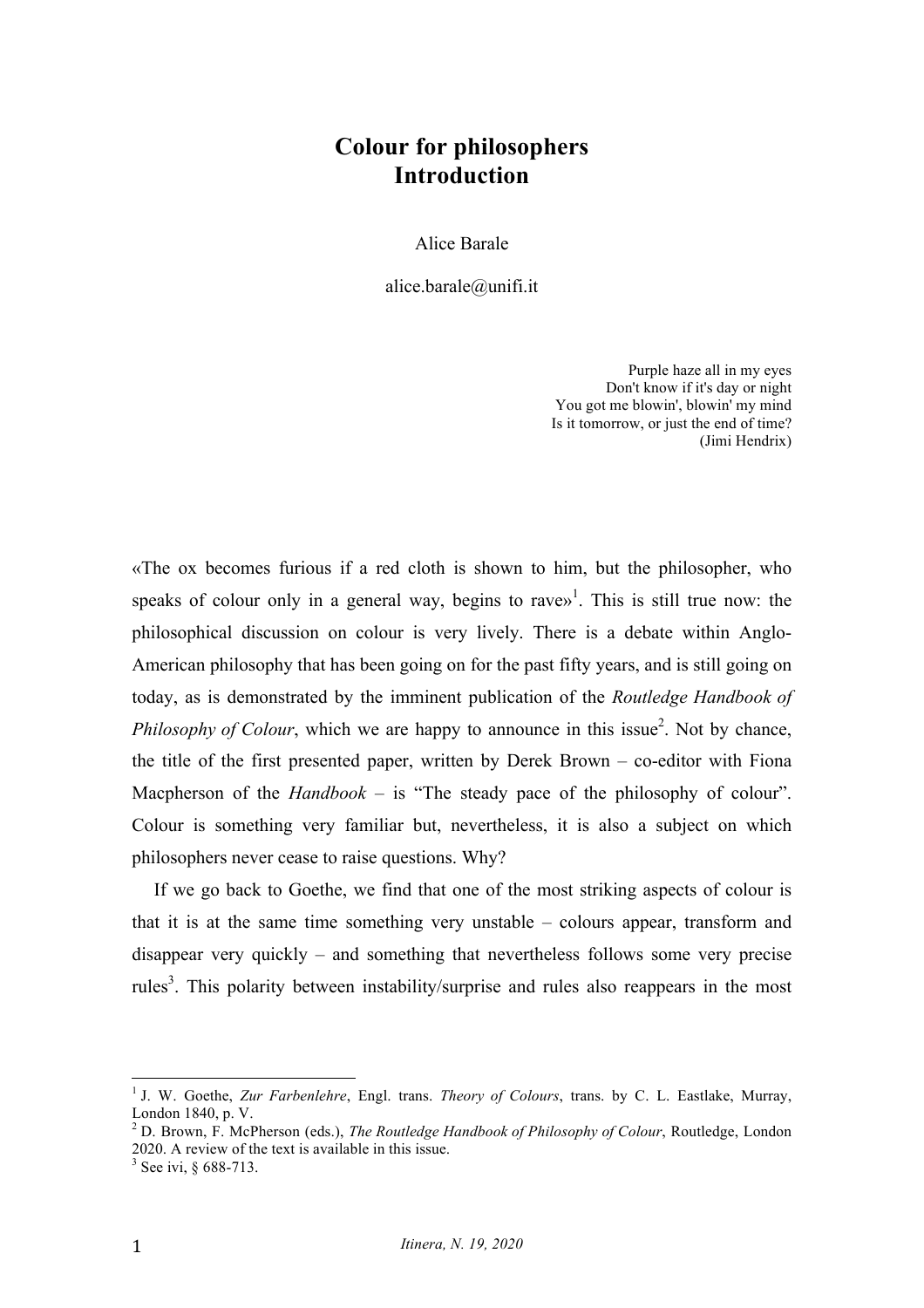recent philosophical debate on colour<sup>4</sup>. What is the connection  $-$  this was one of most important questions raised in the most recent debate – between the well-regulated and understandable world of physics and the unpredictable sphere of our personal sensations and experiences? One of the main reasons for colour's philosophical interest, according to the authors of the *Handbook*, is the challenge that it raises to find a link between our manifest and scientific image of the world<sup>5</sup>. Physics has taught us, since Newton, that the world is not "coloured" in the sense in which we intend this expression: colour is something that arises in our perception, as a response to the different wavelengths of light that the objects reflect. On the other hand, our experience of colours doesn't seem to concern wavelengths, or the microphysical properties of objects that allow these wavelengths to be reflected.

From this contradiction a very lively debate arose, which has characterized the Anglo-American philosophy since the beginning of the Seventies<sup>6</sup>. In a famous book, which takes its title from an equally famous song by Jimi Hendrix, Joseph Levine used the image of the "purple haze" to show the gap that exists between the qualitative aspect of our experience and the physical qualities that should explain them<sup>7</sup>. Even if we knew everything of the physical structure of matter and light – the physical entities to which physicalism claims colour can be reduced – we could not know why exactly it is *this* purple (or green, or yellow...) that we are experiencing, why this purple has *the quality* that it has.

Is colour, then, only in our minds, as eliminativism often maintains $8$ ? One of the books that gave birth to the Anglo-American debate on the ontology of colour, *Colour*

 <sup>4</sup> C. L. Hardin says that colours have both an «internal relatedness» and a «brutal factuality» (C. L.

Hardin, *Colour for Philosophers: Unweaving the Rainbow*, Hackett, Indianapolis 1988, p. XX).<br><sup>5</sup> See W. Sellars, *Philosophy and the Scientific Image of Man*, in Id., *Science, Perception and Reality*, Routledge and Kegan

<sup>&</sup>lt;sup>6</sup> Among the texts that gave rise to the debate: D.R. Hilbert, *Colour and Colour Perception: A Study in Anthropocentric Realism*, csli, Stanford 1987; J. Westphal, *Colour: Some Philosophical Problems from Wittgenstein*, Blackwell, Oxford 1987 (then published as *Colour: a Philosophical Introduction*, Blackwell, Oxford 1991); C.L. Hardin, *Colour for Philosophers: Unweaving the Rainbow*, cit.; C. Landesman, *Colour and Consciousness: an essay on Metaphysics*, Temple University Press, Philadelphia 1989; A. Clark, *Sensory Qualities*, Oxford University Press, Oxford 1993; E. Thompson, *Colour Vision*, Routledge, London 1994. In 1978 Wittgenstein's *Remarks on Colour* had been published. I tried to give a short account of the debate in A. Barale, *Il giallo del coloure. Un'indagine filosofica*, Jaca Book, Milano 2020.<br><sup>7</sup> J. Levine, *Purple Haze: The Puzzle of Consciousness*, Oxford University Press, Oxford 2001.

<sup>&</sup>lt;sup>8</sup> On the different philosophical positions in relation to colour, see A. Byrne, D.R. Hilbert, *Introduction*, in *Readings on Colour*, vol. 1, MIT Press, Cambridge ma 1997, pp. xi-xxv; J. Cohen, *The Red and the Real*, Oxford University Press, Oxford 2011, pp. 1-15; B. Maund, *Colour*, Stanford Encyclopedia of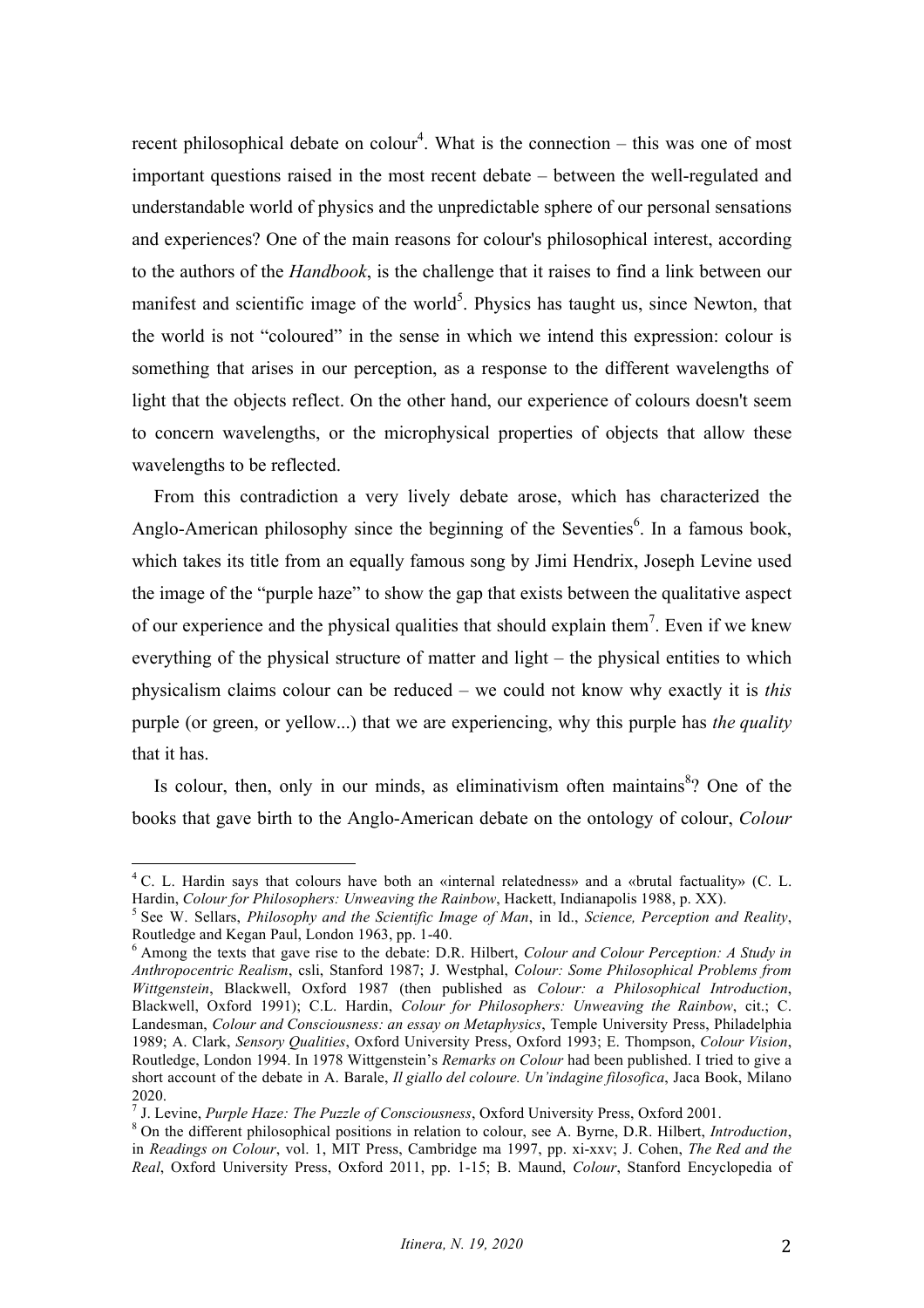*for philosophers* by C. L. Hardin (1988), sustained exactly this thesis. It had a very evocative subtitle: "Un-weaving the rainbow", which comes from a famous poem by John Keats:

Do not all charms fly/ At the mere touch of cold philosophy?/ There was an awful rainbow once in heaven:/ We know her woof, her texture: she is given/ In the dull catalogue of common things./ Philosophy will clip an Angel's wings./ Conquer all mysteries by rule and line,/ Empty the haunted air, and gnomed mine/ Unweave a rainbow<sup>9</sup>.

Do philosophers have to "unweave" the rainbow? And more importantly, can they really do that? Can colour be reduced to something else? Within the Anglo-American debate on colour there is a position, called "naïve realism", which strongly denies this. According to naïve realism, colours are neither in the mind, nor do they coincide with physical properties. They *supervene* on the physical properties of matter, according to different naïve realists, but they are something different, something "queer"<sup>10</sup>.

This position is very interesting, because it tries to overcome the aforementioned "gap", between the scientific and the everyday picture of the world. However, this thesis also has some problematic aspects. In fact, if green (or yellow, or purple...) is something that exists in a pre-determined way, it becomes difficult to explain all its different variations: the different shades of green that are perceived by different subjects or in different situations (under different illuminations, for example, or against different backgrounds) – not to mention from different historical periods, in which even the names of colours could change… In order to address this problem, naïve realism tends to separate the "real" or "objective" colours from the "apparent" colours $^{11}$ .

How is it possible, then, to overcome this separation: to consider the autonomous reality of colour together with the infinity of its possible shades and variations? Is the only alternative that of colour relationalism, i.e. the philosophical position according to which colour exists only in its relation to a subject<sup>12</sup>? Perhaps this is not necessarily the

<u> 1989 - Andrea Santa Andrea Andrea Andrea Andrea Andrea Andrea Andrea Andrea Andrea Andrea Andrea Andrea Andr</u>

Philosophy, csli, Stanford 1997, second ed. 2018 (https://plato.stanford.edu/entries/colour/) and most recently D. Brown, F. Mcpherson, *Introduction*, in Idd. (eds.), *The Routledge Handbook of Philosophy of* 

Colour, cit.<br><sup>9</sup> J. Keats, *Lamia*, ii, 229, cit. in C.L. Hardin, *Colour for Philosophers*, cit., p. xxiii.<br><sup>10</sup> On the thesis of supervenience within naïve realism, see K. Allen, *A Naïve Realist Theory of Colour*,<br>Oxfor

<sup>&</sup>lt;sup>11</sup> I tried to discuss this problematic aspect of naive realism in *Il giallo del coloure*, cit., pp. 76 ss. <sup>12</sup> For colour relationalism see at least J. Cohen. *The Red and the Real*. cit.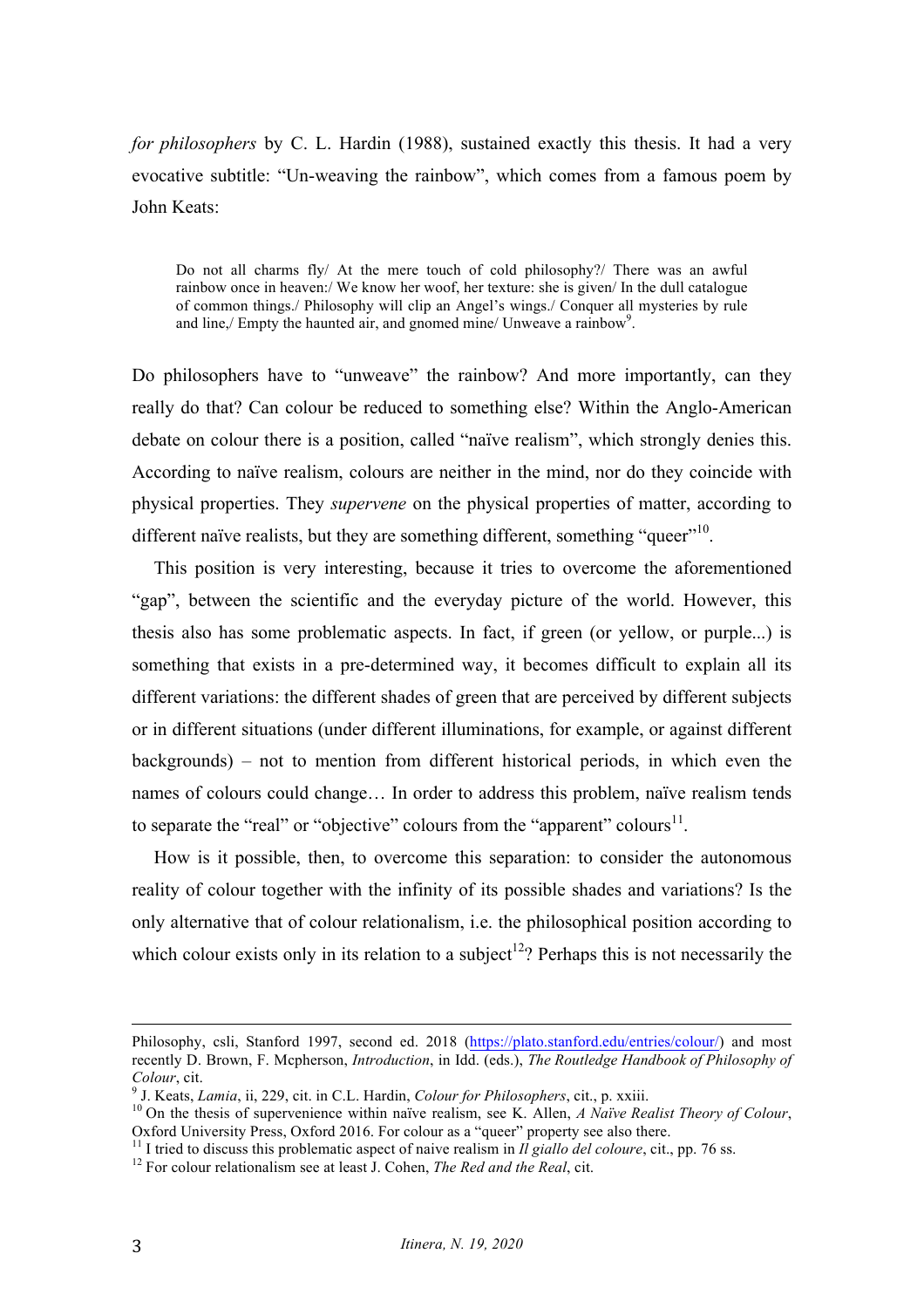case, as the different avenues of inquiry that we are going to pursue in this issue will help to suggest.

Derek Brown writes, in the first essay of this issue, that the "analytic" debate until now focused mainly on the ontology of colour (the question "does colour exist, and where?"), but there are also other interesting fields within the philosophy of colour that have not yet been thoroughly investigated. Some of these are, according to Brown, the question of colour in the arts, the colours of memory and imagination, colour in virtual reality, and the relation between colour and our ability to make predictions (the «predictive mind»). All these fields have been scarcely considered by Anglo-American philosophy, because of the high priority that this tradition gives to ontology and to science. This remark is even more interesting because it comes from within analytical philosophy, which is the tradition to which Brown's work belongs. It shows an interest, within analytical philosophy itself, to widen the horizons of the debate.

One of the clearest examples is that of the so-called "impossible colours", in relation to which, as Brown demonstrates, the investigations of analytical philosophy can meet those of art. In fact, according to the «opponent process theory» of colour, a greenishred or a yellowish-blue cannot exist, because green and red are opposite colours<sup>13</sup>. We are not able to see a red that tends to green, nor a blue that tends to yellow. We don't even have the concepts for these colours; this question will be very disquieting for Wittgenstein, as it is well known. Nevertheless, as Brown argues, a painter is able to paint «something that looks like a smooth transition from blue to yellow that doesn't go through any other colour». «This demonstrates», according to Brown, «that challenges to colour theory do derive from artistic practice». This is something that still awaits further development within the Anglo-American debate on colour.

 $13$  The "opponent process theory" has its roots in a hypothesis formulated by E. Hering at the end of the Nineteenth century, but it could become an experimentally based theory only through the discoveries made in the Fifties by D. Jameson and L. Hurvich (L.M. Hurvich, D. Jameson, An opponent-process theory of colour vision, in «Psychological Review», 64, 6, 1954, pp. 384-404). According to this theory, the information received by the three types of colour receptors in human eyes (cones) is processed in an antagonistic manner in the brain. There are some cells, in a particular area of the brain, which are excited or inhibited in the presence of opposite colours (red/green, blue/yellow, white/black). For this reason, as Hering had already remarked, we not only have three basic colours, but four: blue, yellow, red and green. Moreover, according to this theory, we cannot perceive red and green at the same time, nor can we simultaneously observe blue and yellow, or white and black. On this theory, see A. Byrne, D. Hilbert, Introduction, in Idd. (eds.), Readings on Colour, vol. 2, mit Press, Cambridge ma 1997, pp. xiv-xviii. See also the paper of D. Brown in this issue.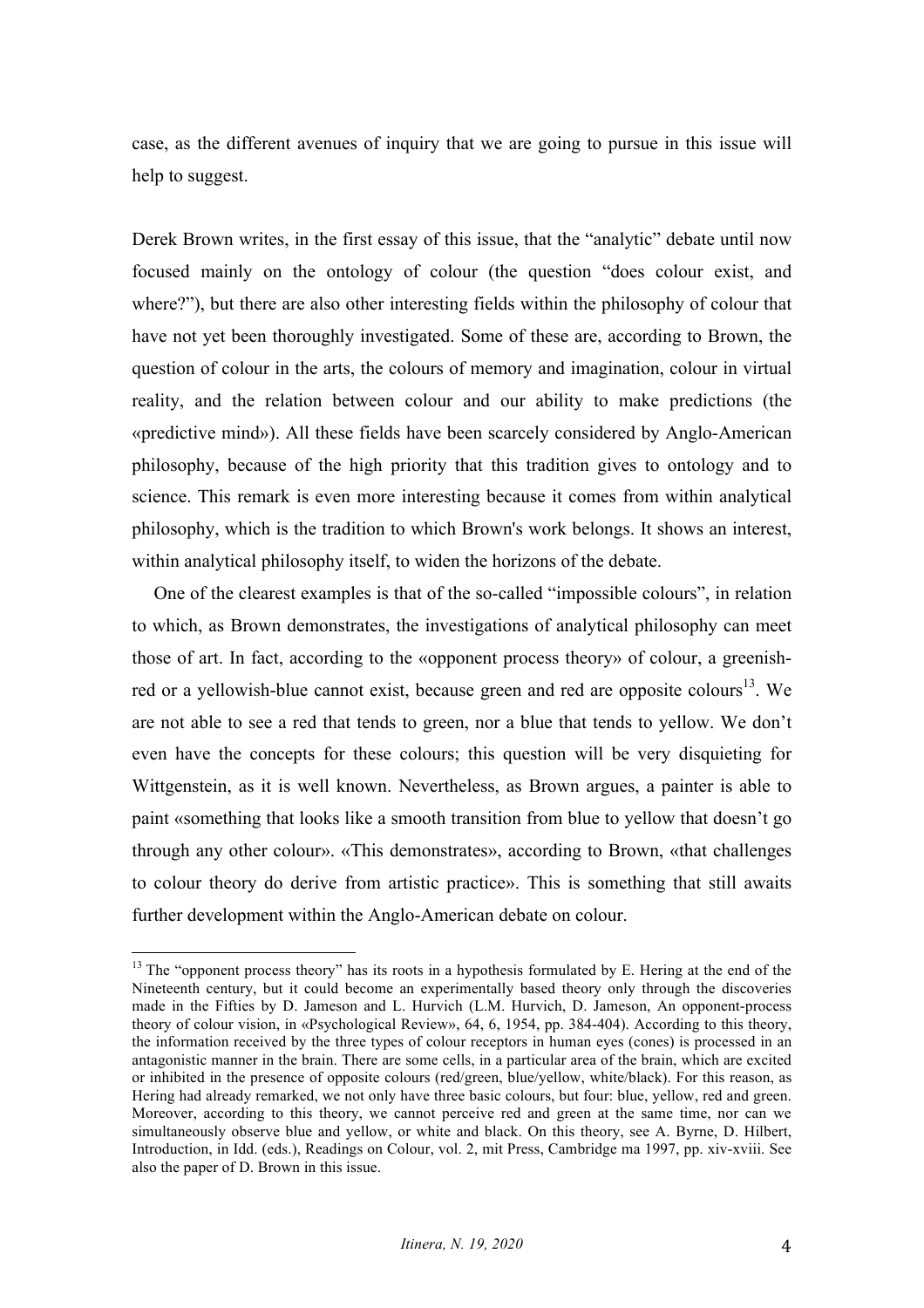To this purpose, another question arises. Could it be, perhaps, that the new fields Brown is talking about are not so much something that exceeds the borders of ontology, as he states, but rather something that could contribute to reformulate the question of ontology itself? Let me elaborate this through the different avenues of inquiry proposed in this issue.

In the second paper presented in this issue, Andrew Benjamin focuses on the traditional opposition between line and colour. Very often, in the history of the dialectics between these two poles of painting, line has been associated with spirit and colour with the senses. Benjamin goes back to Hegel in order to overcome this opposition and to show that colour, exactly as line, is always a «locus of thought». Differently from what Hegel states, however, colour cannot have a univocal meaning from the start – in the case of Hegel, the meaning of carnality, i.e. the Spirit that has become flesh –, but it always remains open to different meanings. Colour, then, can neither be considered as a pure presence detached from meaning (a pure "gestus"), nor as something that already has a unique and determinate sense $14$ . The colour of Christ's body, for example, is the colour of the Spirit becoming body, for Hegel, but it can also be the colour of sensuality, even if Hegel excluded this aspect.

Another question, however, arises. In fact, would it not be possible that this temporal character of colour – colour as the locus of an encounter between matter and thought that has to take place time and again, and can never be removed or accomplished – concerns not only art (as Benjamin seems to state), but also our experience of colour in general?

This aspect – the temporality of colour – emerges strongly in Richard Cytowic's paper, through the comparison between the colours of synesthesia and fireworks. Colour is present in the greater part of synesthetic experiences. In some of the most common cases, for example, the subject sees the alphabet letters, or different musical pitches, as coloured. What is also very interesting is that synesthetic experiences are completely unintentional. This is an important difference between synesthesia as an ideal of art,

 <sup>14</sup> On this question see also A. Benjamin, *Colouring Philosophy: Appel, Lyotard and Art's Work*, in Id., *Art's Philosophical Work*, Rowman and Littlefield International, London 2015, chpt. 6 e Id., *And Colour? Sallis on Art's Colouring*, ivi, chpt. 7.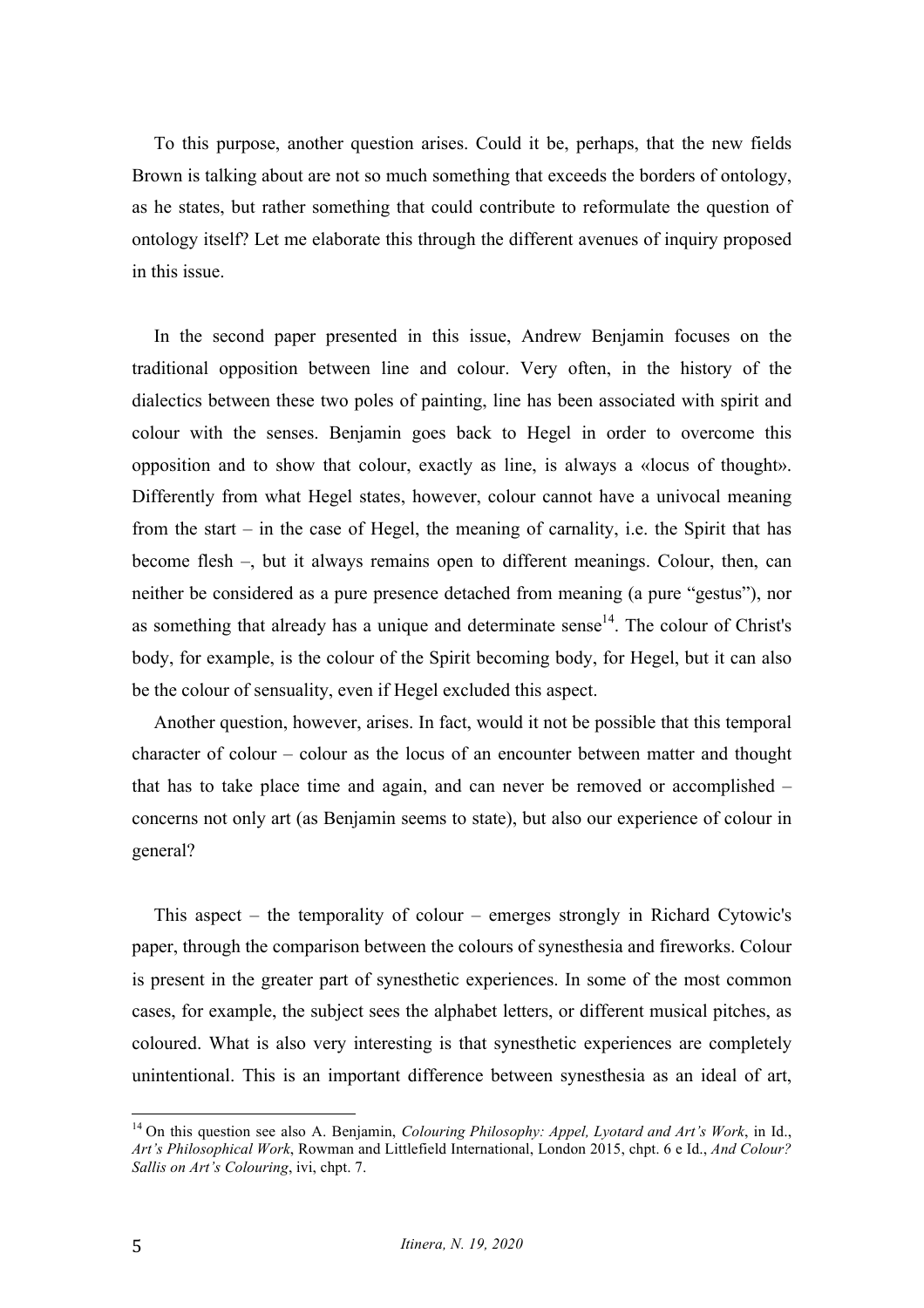which, for example, became very popular with the artistic Avantgardes, and synesthesia as a neurological phenomenon. In this latter case, the subject cannot decide to see a precise colour in a particular situation, but this is something that *happens* to him. It happens, to go back to the comparison from which we have started, in a manner that is similar to that of fireworks: «a configuration arises, moves, scintillates, and then fades unless the stimulus persists to replenish the photisms». The forms that colours assume in the synesthetic experience are also very simple and similar to those of fireworks: they are «generic shapes such as lines, crosshatchings, circular forms, spirals and tunnels».

The link between fireworks and the colours of synesthesia seems to lie, therefore, in this primitive emergence of colours and shapes as something that already has a regularity, but still waits to be elaborated upon. In fact, Cytowic's thesis is that synaesthesia is intertwined in many ways with language, but concerns at the same time the interaction between language and what precedes  $it^{15}$ .

For these reasons synaesthesia could perhaps allow us to rethink the ontological challenge of colour: the conflict between realism (physicalist or naive) and subjectivism (eliminativist or relationalist), "real" and subjective colour. Would it be possible to think of colour as something real, the existence of which does not depend on us, and which for precisely this reason may surprise us (like a firework), but at the same time as something still indeterminate, which still waits to take place in our language and in our memory? The challenge may be to think of "colour before language", though it can never be thought of as such, but only thought of in the context of its emergence to consciousness and to language itself. Focusing on this moment may not mean embracing a relationalist ontology – as the few colour scholars who approached the problem of synaesthesia have argued<sup>16</sup> – but rather to consider the independent reality of colour, its ontology, in its relationship to *time*. The perception of colour would become the perception of a reality full of time and possibilities.

 <sup>15</sup> See on this R.E. Cytowic, *Synesthesia*, MIT Press Essential Knowledge series, Cambridge Ma.

<sup>2018,</sup> and Id., *Sineshtesia: A Union of the Senses*, MIT Press, Cambridge Ma 2002, p. xi and pp. 146-176. For an investigation of the consequences that synesthesia could have on the philosophy of perception and the philosophy of colour, see B. Brogaard, *Colour Synaesthesia and Its Philosophical Implications*, in

<sup>&</sup>lt;sup>16</sup> See for example A. Revonsuo, *Putting colour back where it belongs*, in "Consciousness and Cognition", 10(1), 2001, pp. 78-84, pp. 78-84; W. Lycan, *Representational theories of consciousness*, in E.N. Zalta (ed.), *The Stanford Encyclopedia of Philosophy*, 2006 (https://plato.stanford.edu/entries/consciousness-representational/; ultimo accesso aprile 2020); W. Fish, *Philosophy of Perception: A Contemporary Introduction*, Routledge, New York 2010.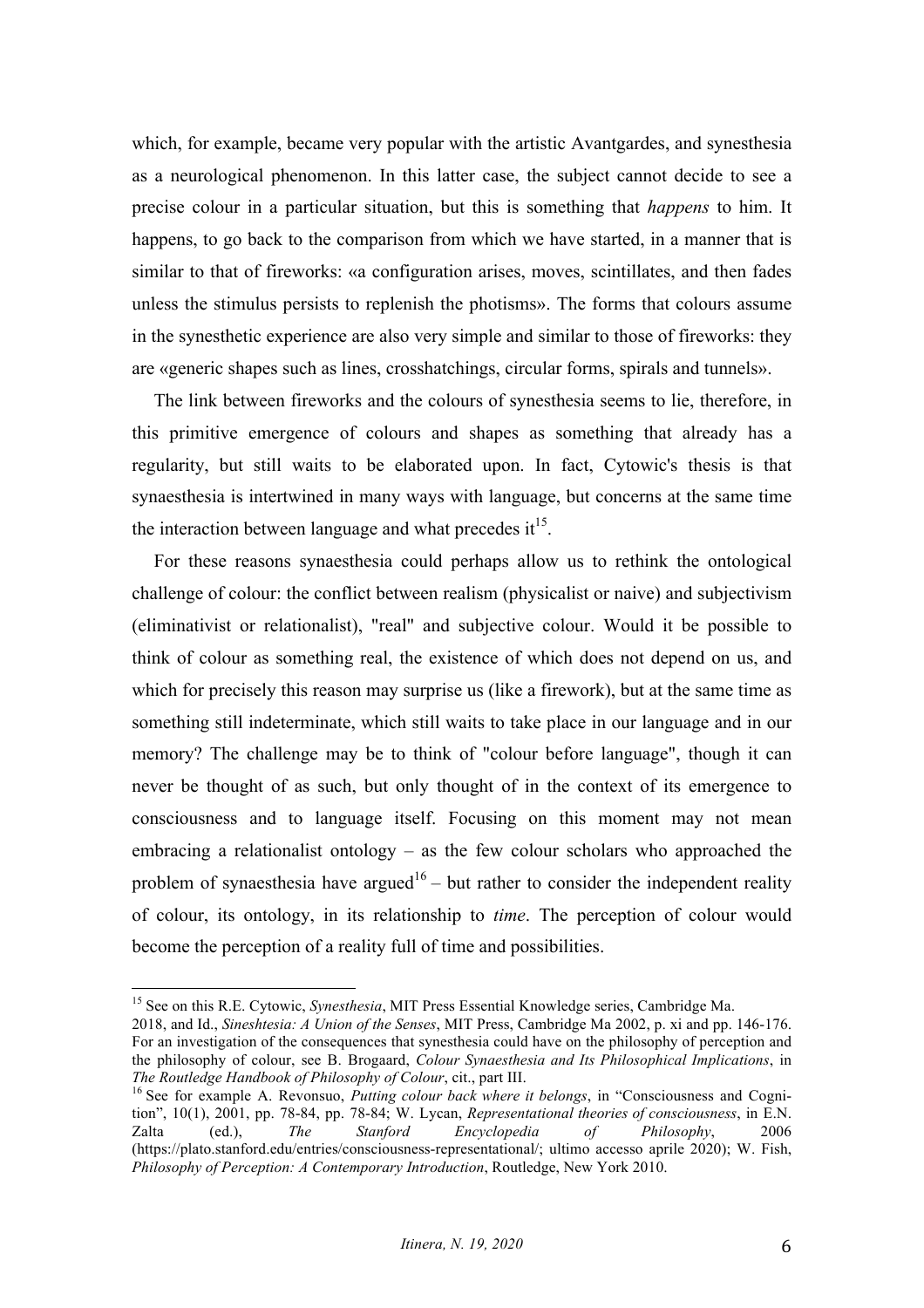This arising moment of colour is the object of Saverio Campanini's paper, which addresses the question of the names of colours through the examination of a Medieval cabbalistic text and its Renaissance translation. In his *Perush 'al 'eser sefirot*, "Commentary to the ten sefirot", the Catalan Cabbalist 'Azriel of Gerona compares the emanation of the multiplicity of the world from the divine to the emergence of the multiplicity of colours from one, still hidden light. It is, Campanini writes, as if the colours were the natural consequence of the essence's differentiation. What is the difference, however, between the colour of the second sefirot (usually called *Keter*, crown), which represents the beginng of all colours, and the last one (usually called *Malkut*, the Kingdom), which marks their end or the accomplishment of their differentiation process? The answer will have to be sought in the names that are used for these colours, and in the way they have been translated by a Renaissance interpreter, Flavio Mitridate. The beginning and the end of colours will prove to be very close to each other, but also very different, as the two poles of a movement that can be inverted through the meditation.

Colours seem to hint, therefore, at the infinite possibilities of experience and its encounter with language. This aspect of colour has to do of the strangest and most fascinating questions that the debate on colour has known, that of "impossible colours". "Impossible colours" or "alien colours" are, as already noted, all colours that humans cannot see: other species' colours, but also colours that would result from the proximity between opposite colours, like yellow and blue, or green and red. Impossible colours are the object of a paper by Fiona Macpherson that is coming out in the *Routledge Handbook of Philosophy of Colour*, and they are also the focus of a poem by Christopher Norris, published in this issue.

Christopher Norris is an important English philosopher, of whose work this issue will try to give a short presentation. For the past few years, he has started to write philosophical poems, which very often concern the question of colour. One of these, called *Missing Hues*, begins not by chance with a quotation from Crane and Piantanida's experiment on impossible colours. We will try to say something about this experiment in the presentation of Norris' work. For the moment, what is most important is an image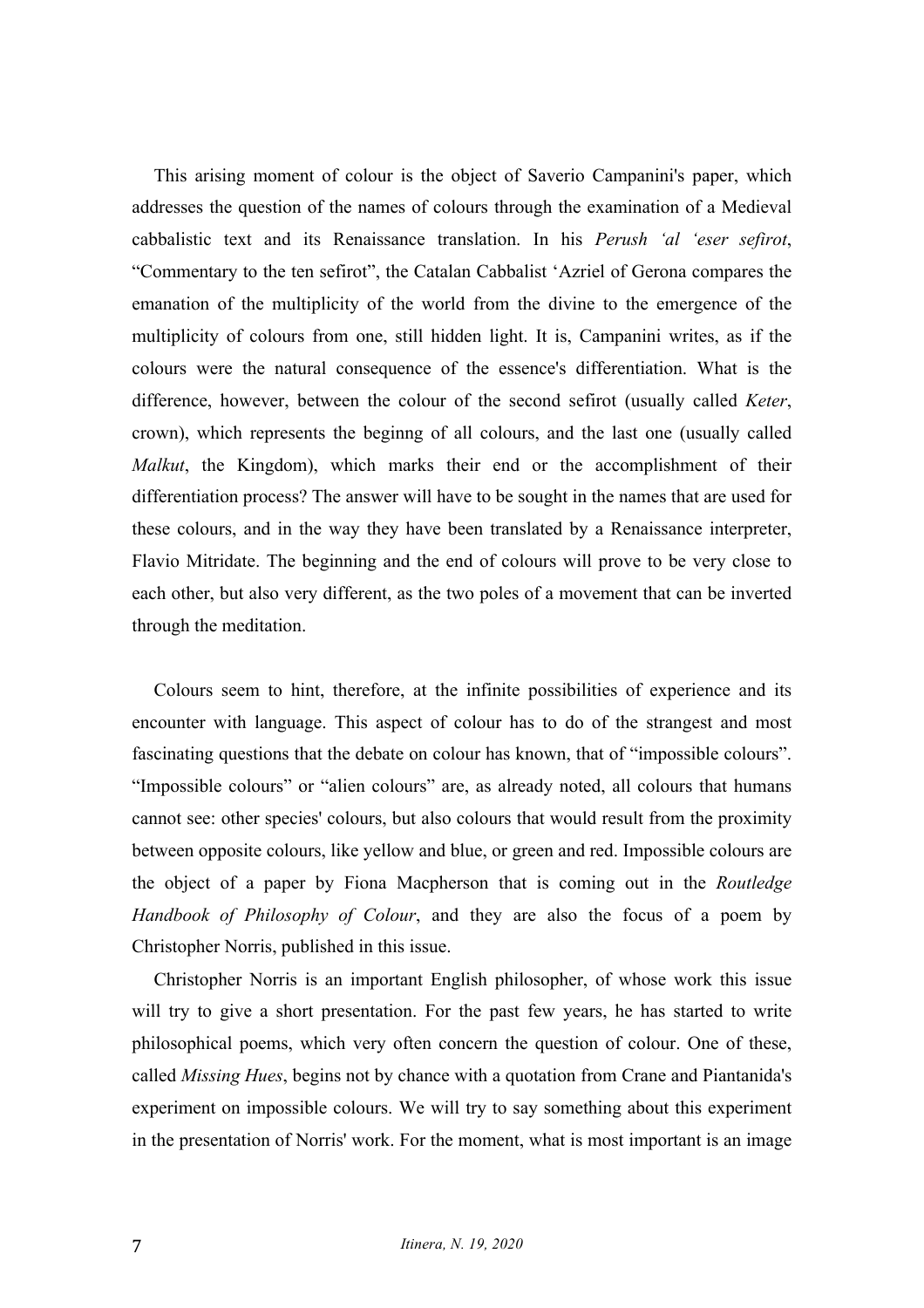that Norris uses throughout the poem. It is the image of a spinning disc, in which all colours blend and turn into white. White here represents the possibility of reaching new colours, against any rigid division between colours themselves: «Just spin the disc: it's paint-box shades you lose». It is not by chance that Norris refers to Goethe in this poem, as the one who best understood this ephemeral aspect of colour. According to the *Farbenlehre*, colours arise, transform, and die incredibly fast, and the eye has to be able to follow them as they flash past.

This intangible characteristic of colour is also the object of Norris' second poem, *Giverny*, where an aging Monet tries to catch the colours before «they die». The colours of the eye become the lost colours of memory. Memory and photography, «a new trick» that Monet starts to use, both have this function of once again «conjuring up» the vanished colours.

It is exactly this relationship between photography and colour that is the object of the following paper that Martina Conti dedicates to Giuseppe Turroni, one of the first scholars to address the question of colour in photography. Are coloured photographic pictures more realistic than black and white ones? Or is colour, on the contrary, something subjective and illusory? With these questions, the theoretical investigation on photography meets the philosophical debate on colour. Photography has long been considered something that could copy the real colours of the world. Yet this idea of coloured photography leads directly, according to Turroni, to the unreal and inauthentic world of advertisement. The real and authentic colours that photography should show are not something that is already there, nor something that arises merely from the "natural" interaction between object and subject. Real colours always result, as Turroni shows, from the contact between personal and social memories, nature and history, objective and symbolic elements. It is this contact, with its surprising and unpredictable outcomes, that has to be sought time and again by the photographer (and also by the philosopher).

The role of colour in Nineteenth Century art is the object also of Marcello Sessa's paper, which is dedicated to Clement Greenberg's notions of "painterly" and "postpainterly". The notion of "painterly" represents, according to Greenberg, the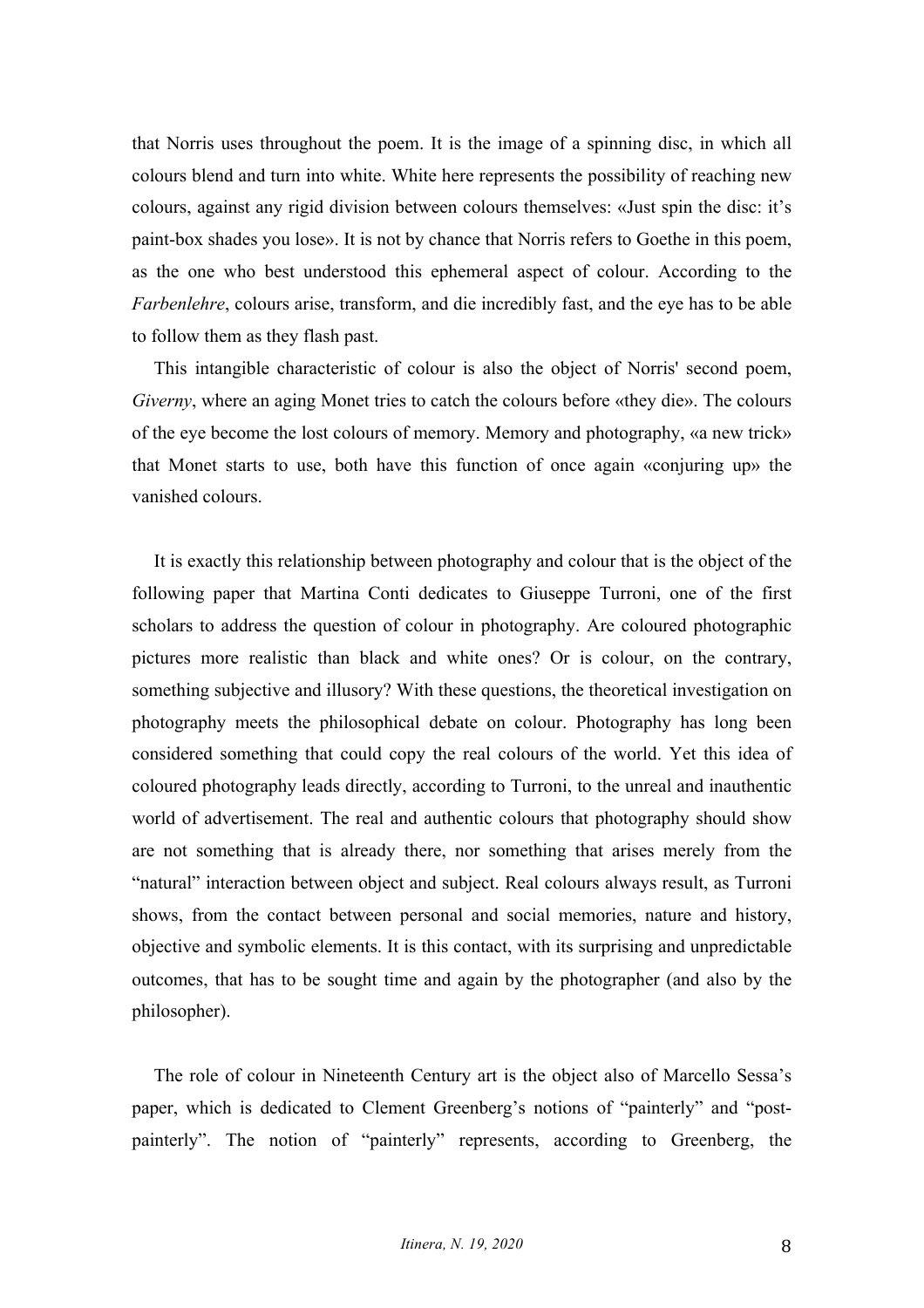culmination of modernism: the moment in which colour emancipates itself from any representative intent and dominates the picture, as it does in Abstract Expressionism. This development, however, leads to its own dissolution: in the "post-painterly" moment in which colour absorbs the space of the picture and becomes the picture itself. The picture opens itself to space.

A consequence of this "openness" of the artwork can be seen in James Turrell's work, which constitutes the subject of Gabriele Gambaro's paper. In Turrell's installation *Sight Unseen*, visitors move in different rooms pervaded by coloured lights. Colour is perceived with the whole body. It is experienced as something real and strictly connected to the nature of light. The "Purple haze" is no longer "all in my brain", as in Hendrix's song. One of the most interesting aspects that Gambaro underscores is that visitors maintain a stronger perception of colours even when they have left the installation: they can see shades and hues that they didn't notice before.

This recalls a short novel by Philip Dick that it could be worth mentioning before beginning this issue. It is the story of a wife, Jill, who has a very frustrating husband, Lester, a scientist who thinks only of his career and has no interest on everyday life<sup>17</sup>. One day Lester's work requires him to visit a foreign planet and when he returns he is completely different. He has a greater appreciation for food and he can see the colours of spring. The only problem is… that Lester is probably not Lester anymore, but rather an alien who took possession of his body to escape his own exhausted planet. Quite surprisingly, and lying to the police, the wife chooses to keep the alien instead of her old husband. At the end of the story they have this dialogue:

«I will still call you Lester». This could also be applied to the names of colours. Our colour names and concepts never completely coincide with something already given,

Jill turned abruptly. «What is your name? Your real name».

The man's gray eyes flickered. He smiled a little, a kind, gentle smile. «I'm afraid you would not be able to pronounce it. The sounds cannot be formed...»

Jill was silent as they walked along, deep in thought. The city lights were coming on all around them. Bright yellow spots in the gloom. «What are you thinking?» the man asked.

<sup>«</sup>I was thinking perhaps I will still call you Lester», Jill said. «If you don't mind».

 <sup>17</sup> P. Dick, *Human is*, in Id., *Electric Dreams*, Houghton Mifflin Harcourt, Boston 2017.